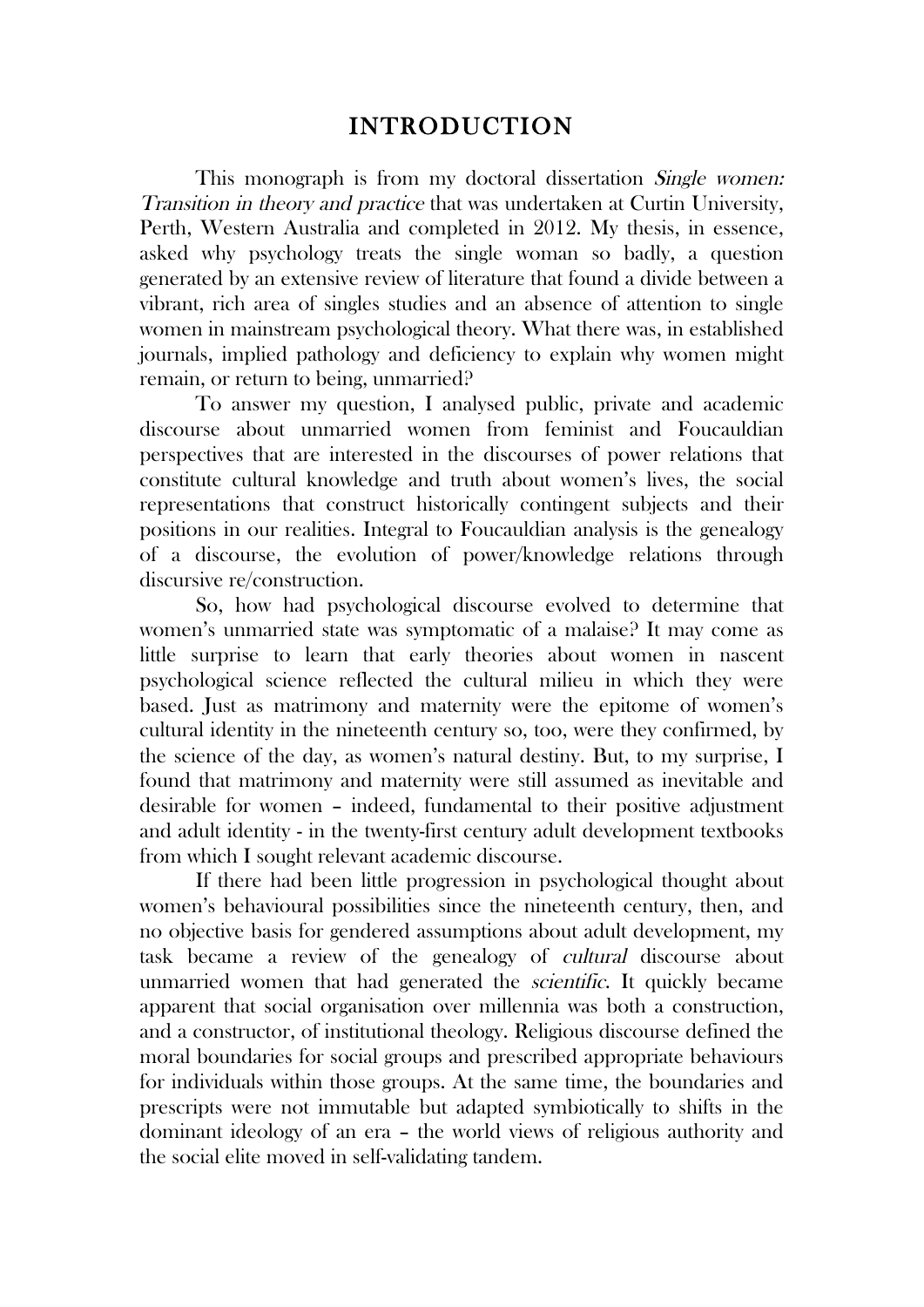From the advent of patriarchy, the removal of women from full participation in public life was mirrored in the gradual removal of the feminine from the divine in Western thought. From time to time, economic or political circumstances allowed a resurgence of the feminine until patriarchy reasserted itself as the natural order. The same pattern has continued since the Enlightenment, when purported fact has overtaken faith as an organising principle in an increasingly secular world although faith still assumes a strong validating role in the world's affairs. Not only has the feminine been afforded less value than the masculine, it has had much greater limitation placed on its possibilities. As noted above, marriage and maternity remain the idealised epitome of women's identity, so much so that the Australian Prime Minister, Julia Gillard, was pilloried for embracing neither.

## Purpose

When I began my doctoral research, I had not expected to journey across millennia to find the root of societal antagonism to the unmarried woman. Nor had I though to find a close relationship between her agency and the public interests of politics and economics, or to understand much more deeply the symbiotic relationship between patriarchy and organised religion. My reading brought a much clearer perspective on the origins of misogyny and its impact on women as individuals and collectively, and on everything categorised as feminine by our culture.

In the following chapters, I will argue that denigration of the feminine, with particular reference to the unmarried woman, is vital for patriarchy's survival. I will describe mechanisms used to achieve and maintain normative status for dominant patriarchal ideologies that structure our society. I hope to persuade you that these ideologies are both flawed and transformable to sets of beliefs that benefit us all and that we all may embrace.

## In/ter/dependence

One of my first decisions was to find an alternative to conventional marital status categories to differentiate between unmarried and married women. This is because married is the default position of adults in Western culture, idealised as the fundamental unit of social organisation, with those not so engaged described in a range of deviations from that norm, such as the categories used by government agencies for demographic data collection. Single, divorced, separated and widowed measure distance from the marital norm analogous with widowed at one standard deviation to single at three. Rather than perpetuate the inequality inherent in our institutional discourse, I developed the notion of in/ter/dependence (see Figure 1) to: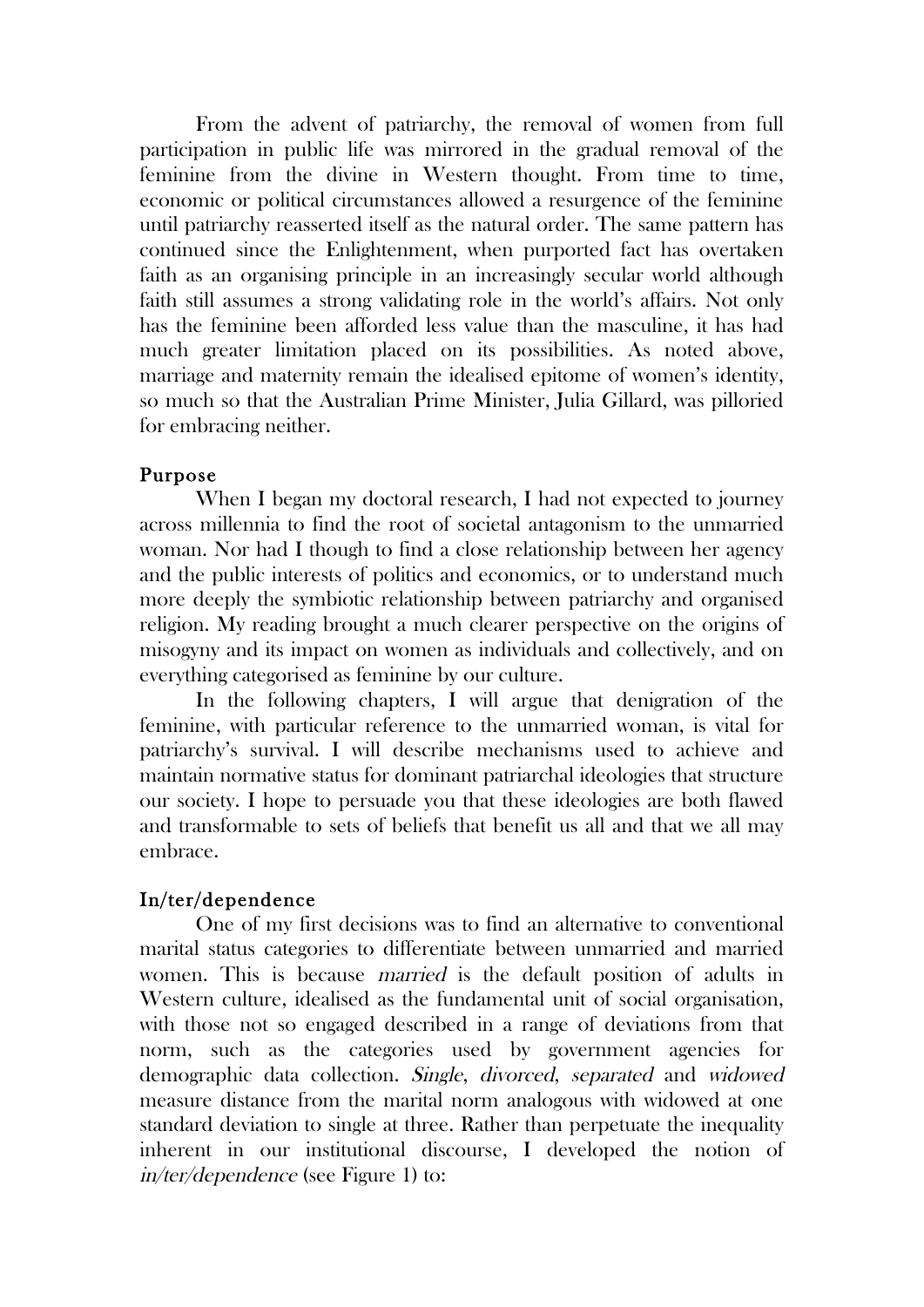- (i) reduce the clumsiness of having to list categories of singleness and coupledness except where one of these is being specifically discussed;
- (ii) neutralise the ideological values weighting the power relations of women's marital status; and
- (iii) formally apply, through categorisation, the notion of relationship interdependence, which is the phenomenon identified in relationship and family literature, discussed in the next chapter that gives health and wellbeing advantage to married couples over other adults.

| IN/TER/DEPENDENCE                                 |                                                            |
|---------------------------------------------------|------------------------------------------------------------|
| Independence                                      | Interdependence                                            |
| always single<br>separated<br>divorced<br>widowed | married<br>de facto married<br>Living Apart Together (LAT) |

Figure 1. In/ter/dependence

I will use this terminology where I can although the literature I reviewed often was quite specific about subjects' in/ter/dependence status and I will defer to those descriptors when they are available.

## Structure

Beginning with a snapshot of independent women in the twenty-first century, I situate antagonism to their relational status in its perceived threat to patriarchal interests. The trends to women's independence are contrary to those of dominant social ideology although consistent with a neoliberal ideology that privileges the market, privatisation, deregulation, consumer choice and individual autonomy. Domestic independence may be thought a natural consequence of the liberation movements of the past 50 years (Heller, 2012), although the co-option of "freedom" in the service of capitalism is not necessarily replicated in the personal. While the options afforded individuals by neoliberalism to "be anything you choose" ('Jane' in Walkerdine & Bansel, 2010, p. 495) have widened the range of subject positions possible, that of being sexually attached remains mandatory for social inclusion.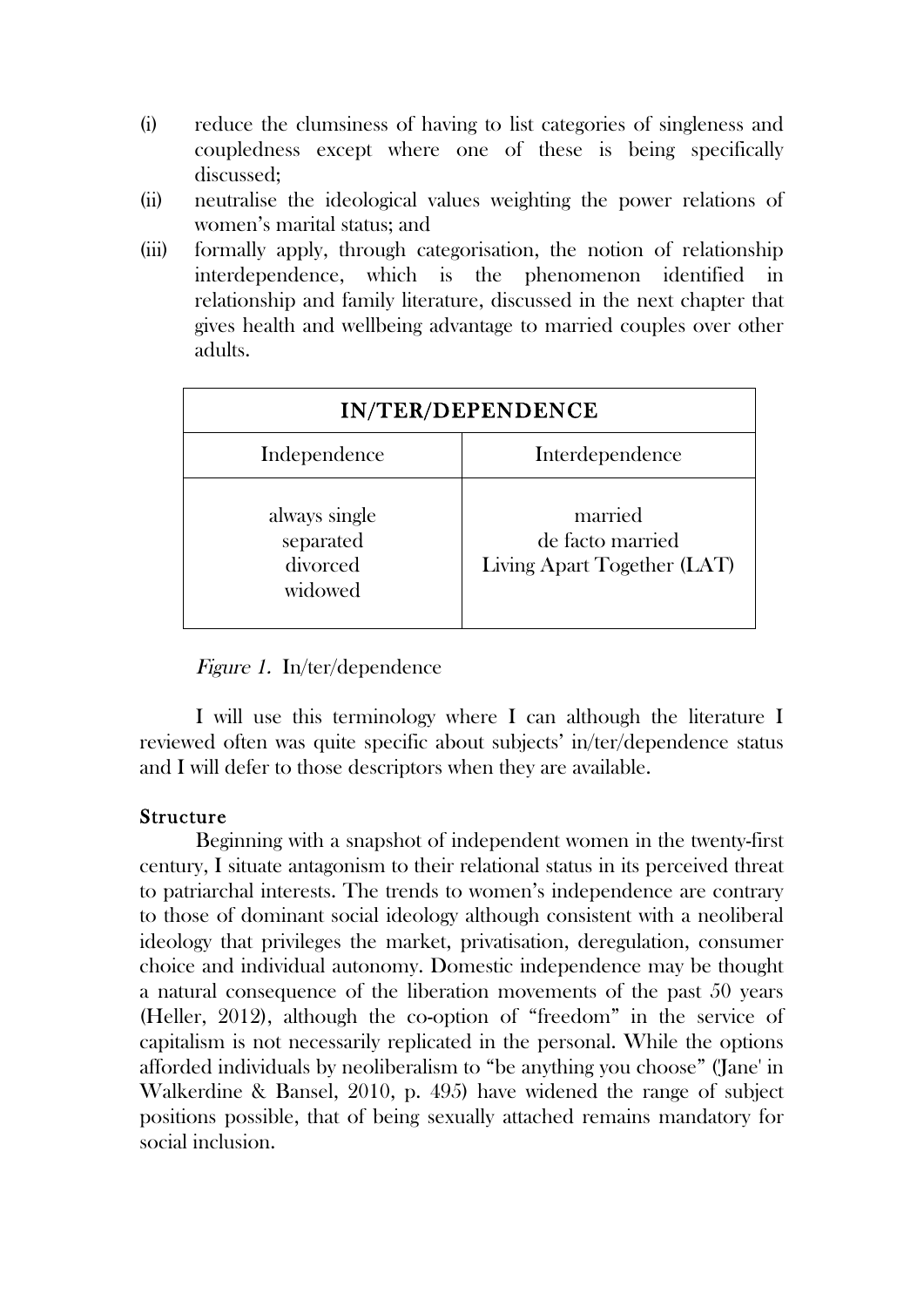Social classification is a political act (Beattie, 2007), creating divisions that become embodied in populations, weighted by values that situate demographic groups within the body politic. It is an inherently ideological discourse that creates then positions categories of social being. Because it is discursive, subject positioning is not fixed for all time, although, as will be seen, some ideas are very resistant to change.

Those ideas most resistant to change are the "truths" that discursively shape society. Social construction, for millennia, was the province of institutional religion that mandated the options open to women, working symbiotically to validate patriarchal privilege. This role was complemented, then usurped, by an empirical science that, from the Enlightenment, has used method and measurement to structure "truth" embedded in perpetuation of social institutions and power relations (Foucault, 1980).

Beginning with the earliest religious discourse, I trace the evolution of Western institutionalised misogyny from the Palaeolithic. Our understanding of social structure at that time must be extrapolated from archaeological images, which show strong evidence of the feminine in both the temporal and the divine until patriarchy arrived from the East. Gradually, over millennia, the feminine was devalued, in the Hebrew and Greco-Roman cultures from which Western culture evolved, with misogyny writ large in religious and other discourse. Towards the end of the Greco-Roman era, women's fortunes began to turn, allowing them greater participation in public life albeit within a patriarchal framework that did not tolerate relational independence. The other great influence on Western tradition was Celtic culture. While men headed Celtic families and tribes, the feminine was treated with great respect and women were expected to participate fully for the common good.

At the beginning of the Common Era, early Christianity, too, offered women participatory roles in the new religion, facilitating a growth in the creation of communities of women who embraced celibacy to better serve their god. The internal politics of the burgeoning religion, however, soon imposed a misogynistic theology that denied women's agency in the church through re/interpretations of early writing and preaching which reinforced notions of the feminine's subjection to the masculine.

From the Mediterranean region, my attention turns to Northern Europe, specifically to Britain, as I map the development of the Western tradition in the Anglophone world. Possibly because of their Celtic traditions, coupled with Christianity's idealisation of celibacy, independent women not uncommonly held prominent positions in Anglo-Saxon England, especially those in monastic communities. After the Conquest, however, primogeniture became the norm and women's influence was limited to the men in their immediate family. Of all independent women,